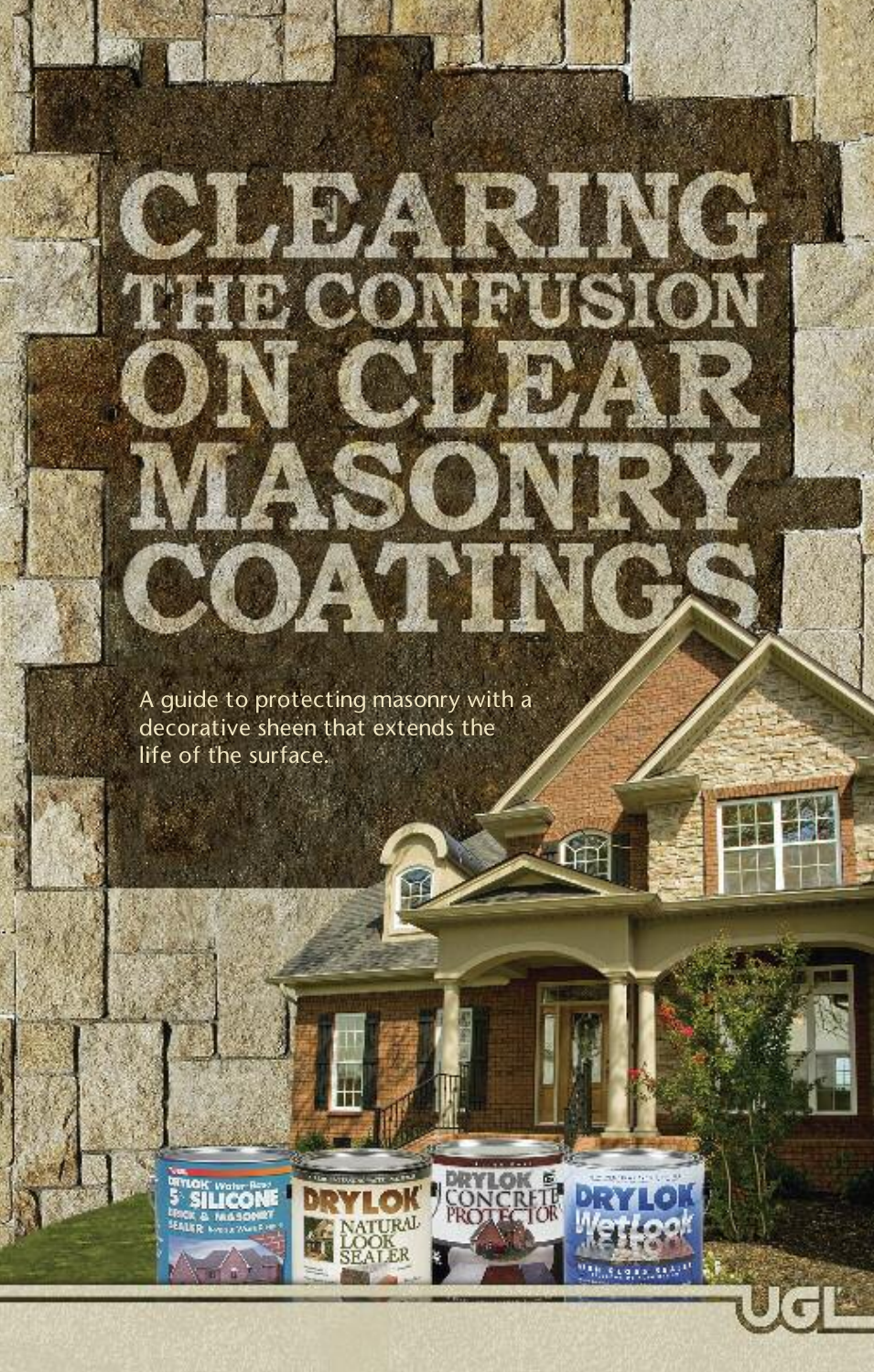# WHICH SEALER IS RIGHT FOR THE JOB?

United Gilsonite Laboratories (UGL) manufactures four different clear sealers specifically designed to protect masonry surfaces. Each clear sealer offers different degrees of protection as well as different visual properties.

**SPRAY APPLICATION**

VGI

in

Ideal application is with an ordinary garden sprayer or power sprayer.

Water-Base

**MAS SEALER INVISIBLE WATER REFERENT** 

H

**CONTINTS: 1 Outline 13,785 N** 

- **n** Operate the sprayer at the lowest practical pressure on the spray tank. The nozzle should be opened to a coarse spray adjustment.
- $\blacksquare$  Start at the top of the wall, holding the hose at an angle  $\alpha$ approximately 4-6 inches from the surface.
- $\blacksquare$  Flood the surface with product and let it run-down about 8-12 inches. This permits an even flooding of the surface with a steady flow of material.
- $\blacksquare$  Continue to move down the surface, again flooding the surface at the base of the run off.

**DRYLOK Water-Base 5% Silicone** is the easiest to explain. This is a clear – absolutely invisible coating for exterior vertical surfaces only. It is ideal for brick homes and brick chimneys that need invisible protection from deterioration and staining. This product will also weatherproof the mortar and stop it from chipping and flaking. It is important when coating a vertical surface to choose a coating that not only prevents water droplets from entering, but also allows water vapor to escape. DRYLOK Water-Base 5% Silicone is a water-base, breathable sealer that contains 5% solids. It resists 98 mph wind-driven rain and contains Silane/Siloxane. Meets performance requirements of Federal Specification TT-C-555B, PAR 3.3.3, resistance to winddriven rain.

#### **I**NVISIBLE PROTECTION AGAINST MOISTURE PENETRATION ON **VERTICAL** ABOVE GRADE, EXTERIOR MASONRY SURFACES

# CONTROLS EFFLORESCENCE

# CONTAINS SILANE/SILOXANE

#### **BRUSH APPLICATION**

If you decide to apply by brush, extreme care must be taken to insure the even flooding application of the product. Remember not to over brush or spread the product too thin.

- $\blacksquare$  Start at the top of the wall, with the brush dripping with product, evenly flood the product on generously using even brush strokes.
- $\blacksquare$  Flood the surface with the product and let it run down about 8-12 inches.
- Continue to move down the surface, again flooding the surface at the base of the run off.

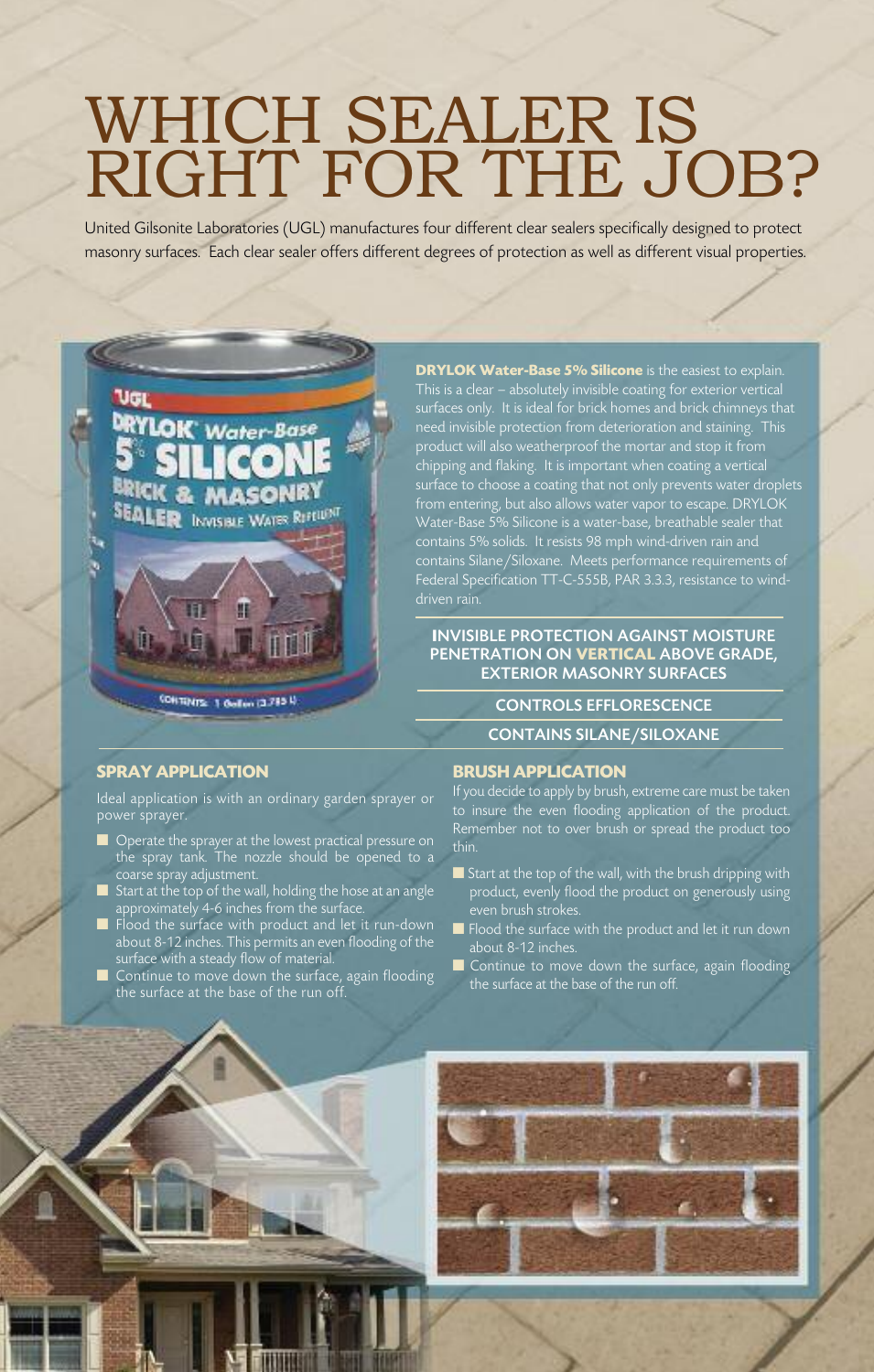Bare unprotected masonry surfaces can age and deteriorate over time, traffic and weather exposure. We tend to think of masonry as strong and impermeable but it is only for a while. We love their look but need to maintain and preserve them to keep them intact and beautiful for years to come.

Many elements attack the horizontal and vertical masonry surfaces of driveways, garage floors, basement floors, concrete sidewalks, landscape walls, garden borders, retaining walls, brick siding, walkways, terrazzo and slate surfaces.

This is why UGL®, the makers of DRYLOK®, has developed a defense plan in the family of Clear Coatings to lengthen the life of the strongest building materials. These formulas protect surfaces from wearing, cracking, crumbling, staining, spalling, deterioration and discoloring.

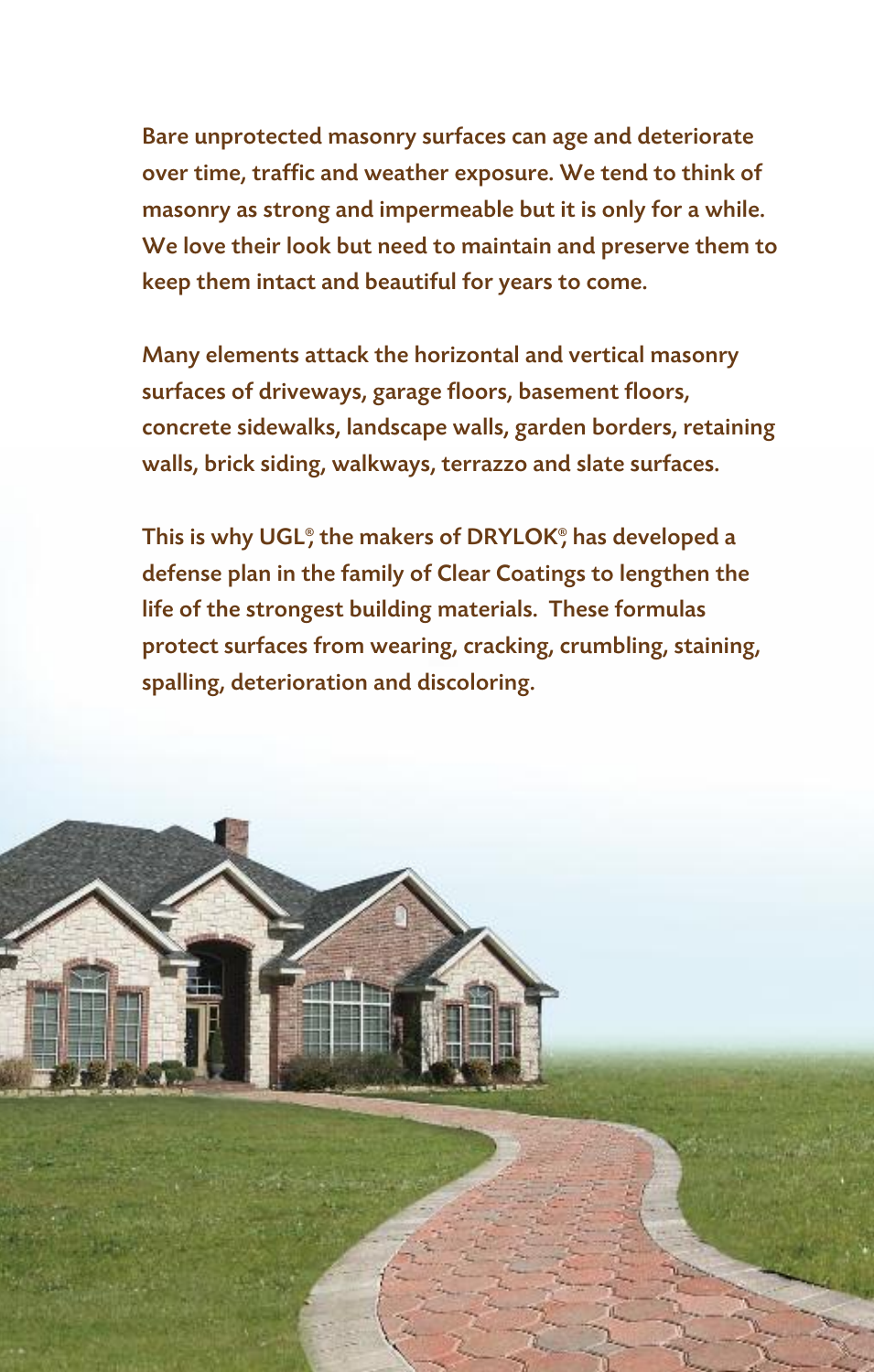FOR INTERIOR/EXTERIOR VERTICAL AND HORIZONTAL USE, BARE OR PAINTED CONCRETE, PAVERS, STAMPED CONCRETE, BRICK, EXPOSED AGGREGATE, NATURAL AND ARTIFICIAL STONE

While most of these products have similar protective properties they have different looks when applied because of their sheen levels. Choosing between these products will depend on design preference and personal taste.





# **Resists natural salts (efflorescence)** from **leaching through masonry**

\*The unsightly white powdery residue that forms on masonry surfaces is called efflorescence. This occurs when soluble salts and other water dispersible materials come to the surface. Low temperatures, moist conditions, condensation, rain, dew, and the water added to the surface of fresh concrete may promote efflorescence producing conditions.

Follow label application directions for the sealer that meets your needs.



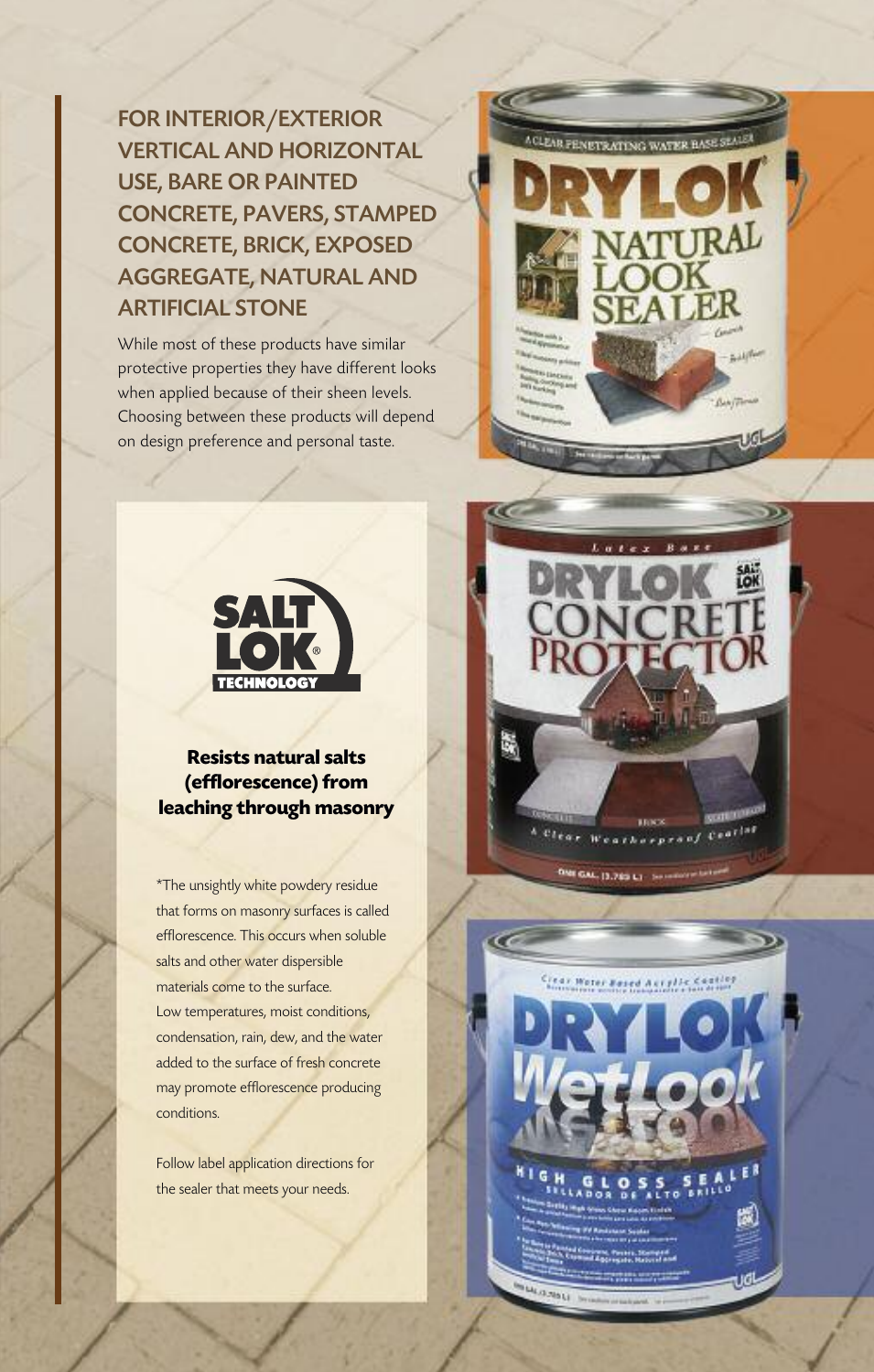**DRYLOK Natural Look Sealer** has the least amount of solids (15%) so it has practically no sheen and is the most economical. This is the perfect product for planting bed dividers, planters and stepping stones placed in low traffic areas. This type of coating may have to be applied more often than a higher solid coating if there is heavy foot or automobile traffic. It is ideal for bright white concrete and for other masonry surfaces where protection is needed but an appearance change is not desired. This product is also perfect for use as a masonry paint primer. One Coat Protection. Meets A.S.T.M. Specification C-309.

#### **MATTE PROTECTION** WITH A **NATURAL APPEARANCE**

**MINIMIZES** CONCRETE DUSTING, CRACKING AND POCK MARKING

HARDENS CONCRETE



**DRYLOK Concrete Protector with SaltLok** is a low sheen clear coat. This is the perfect coating for the house with an old-world feel. With a cool matte palette and well-worn artisan look, this coating will not take the original look away from tumbled pavers, rough cobble stones, stamped concrete and flagstones. DRYLOK Concrete Protector protects and beautifies with a slight sheen that brings out the unique color palette found in natural stone. This product contains 18% solids; the sheen of this coating can be lessened by cutting it with water if desired.

**LOW SHEEN** PROTECTION AGAINST SALT, WEATHERING, GAS AND OIL

> **PREVENTS** EXCESSIVE DUSTING, SURFACE CRACKING AND POCK MARKING

> > HARDENS CONCRETE

CONTAINS SALTLOK®\*



**DRYLOK WetLook Sealer with SaltLok** is the perfect choice for the sleek modern home. The clean lines and smooth face of modern brick and sandstone are simply complemented with a high gloss shiny smooth finish. This product has the highest solids of all the clears listed (24%) and will offer the most protection; however it can be slick when wet, so a non-skid additive for high traffic areas is recommended.

**HIGH GLOSS** FINISH

CLEAR, NON-YELLOWING UV RESISTANT SEALER

CONTAINS SALTLOK®\*